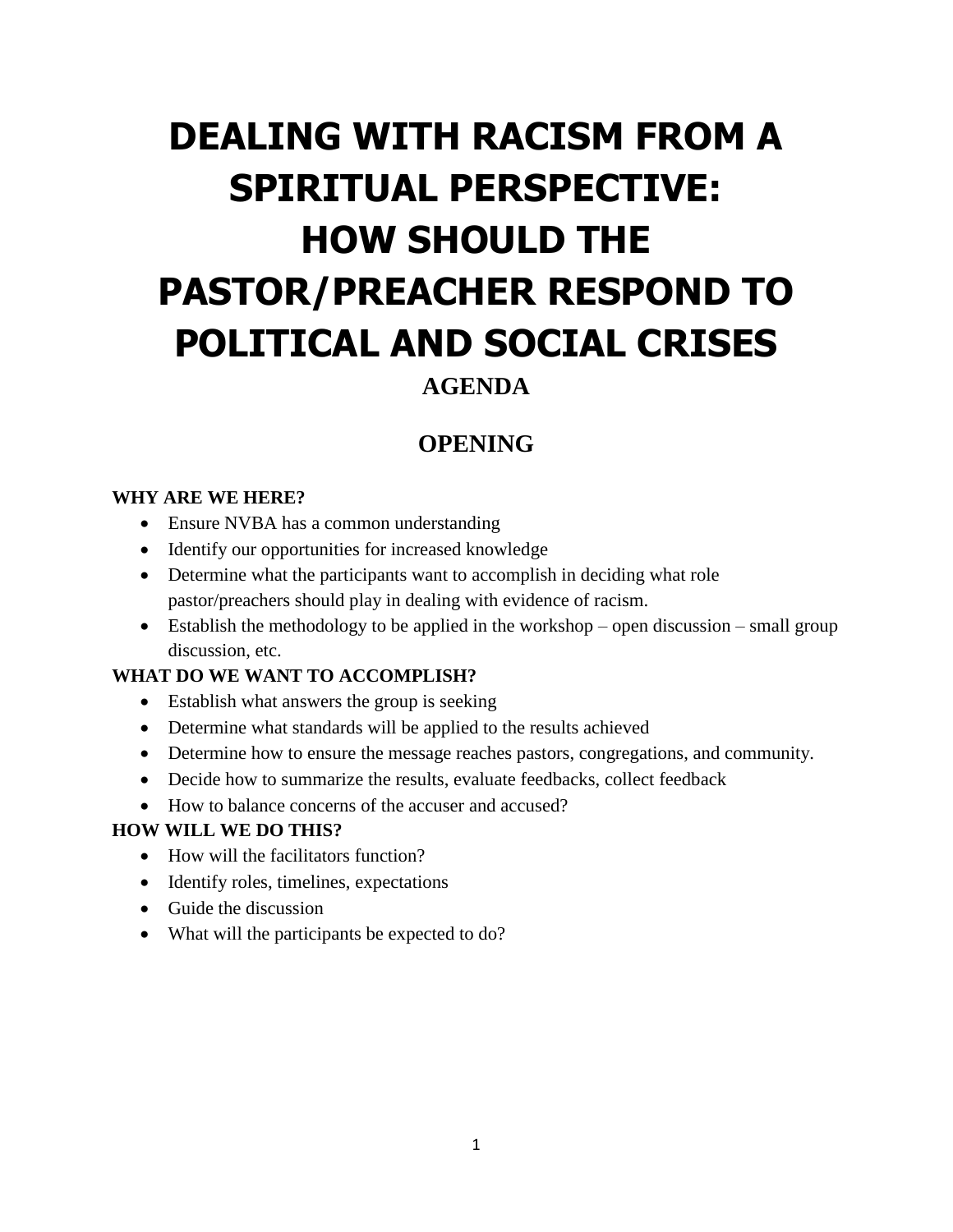# **WHAT IS HAPPENING?**

# **WHAT ARE THE FACTS AND ASSUMPTIONS/MISINTERPRETATIONS ABOUT RACIST BEHAVIOR AND ITS IMPACT?**

- WHAT IS RACISM AND WHAT ARE SIGNS OF RACISM?
	- DICTIONARY DEFINITION
	- SOCIOLOGICAL DEFINITION
- WHAT ARE EVENTS/SITUATIONS OFTEN MISINTERPRETED AS RACISM?
- SHOULD WE VIEW RACIST BEHAVIOR AS INDIVIDUAL ACTS BY INDIVIDUAL PEOPLE?
- IS THERE SUCH A THING AS INSTITUTIONAL RACISM IF SO HOW DOES IT LOOK IN THE REAL WORLD?
- CAN PEOPLE BE BORN RACIST?
- CAN BLACKS OR OTHER MINORITIES BE RACIST?
- WHAT IS THE THEOLOGICAL PERSPECTIVE?

# **WHAT IS THE HISTORY CONCERNING THESE TOPICS?**

- WHAT DOES HISTORY TELL US ABOUT BLACKFACE?
- HOW TO ADD MIMING WITHIN THE CHURCH WITHIN THE CONTEXT OF BLACKFACE?
	- KNOW TH EORIGINS OF MIMING AND THE MEANING OF THE WHITE FACE MASKS
- WHAT DOES HISTORY TELL US ABOUT MINSTREL SHOWS, ETC.

# **WHAT SHOULD THE PASTOR/PREACHER DO?**

# **WHAT ARE THE MERITS/DEFICIENCIES OF ZERO TOLERANCE?**

- HOW DO WE FRAME THE ISSUE FOR OUR CONGREGATION?
- DO WE BRING THE HAMMER DOWN?
- WHAT IT IS THEOLIGICAL RESPONSE?
- DO WE CALL FOR FULL INVESTIGATION THEN BRING THE HAMMER DOWN?
- DO WE CONSIDER THE WHOLE PERSON WARTS AND ALL?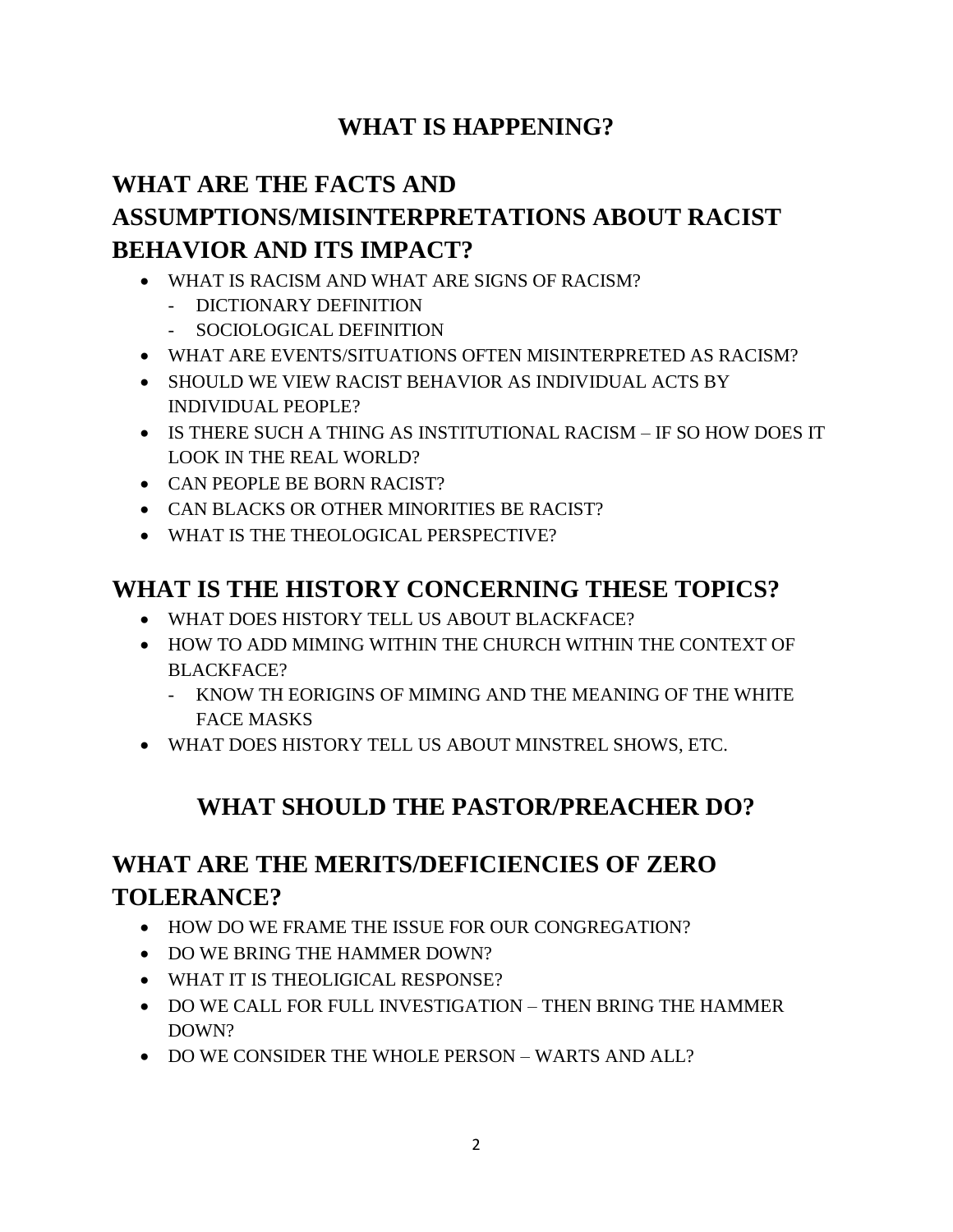# **WHAT ALTERNATIVES ARE VIABLE IN REACTING TO RACIST BEHAVIORS?**

- WHAT VALUE DOES SPECIAL TRAINING HAVE?
- WHAT ROLE SHOULD SPECIAL COUNSELING PLAY?
- WHEN IS REMOVAL/RESIGNATION FROM LEADERSHIP POSITIONS THE RIGHT ANSWER?

# **WHAT ARE THE BIBLICAL STANDARDS FOR RESPONDING TO SUCH BEHAVIORS**

- ARE WE QUALIFIED TO JUDGE THOSE WHOSE BEHAVIORS ARE OBJECTIONABLE – MAT 7:1-4; GAL 6
- HOW DOES THE BIBLE TELL US TO DEAL WITH SUCH DISPUTES MAT 18:15-17
- WHAT ABOUT FORGIVENESS AND RESTORATION?
- HOW DOES FORGIVENESS LOOK? WHAT ARE SIGNS OF FORGIVENESS
- WHERE DOES GRACE FIT?
- HOW ABOUT MERCY?
- WHERE IS JUSTICE?
- HOW TO ESTABLISH A CLEAN SLATE?
- HOW TO PREEMPT SITUATIONS, OR "COME CLEAN" BEFORE THE STORM?

# **WHERE DO WE GO FROM HERE?**

# **WHAT DO WE STOP DOING?**

# **WHAT DO WE START DOING?**

# **WHAT DO WE CONTINUE DOING?**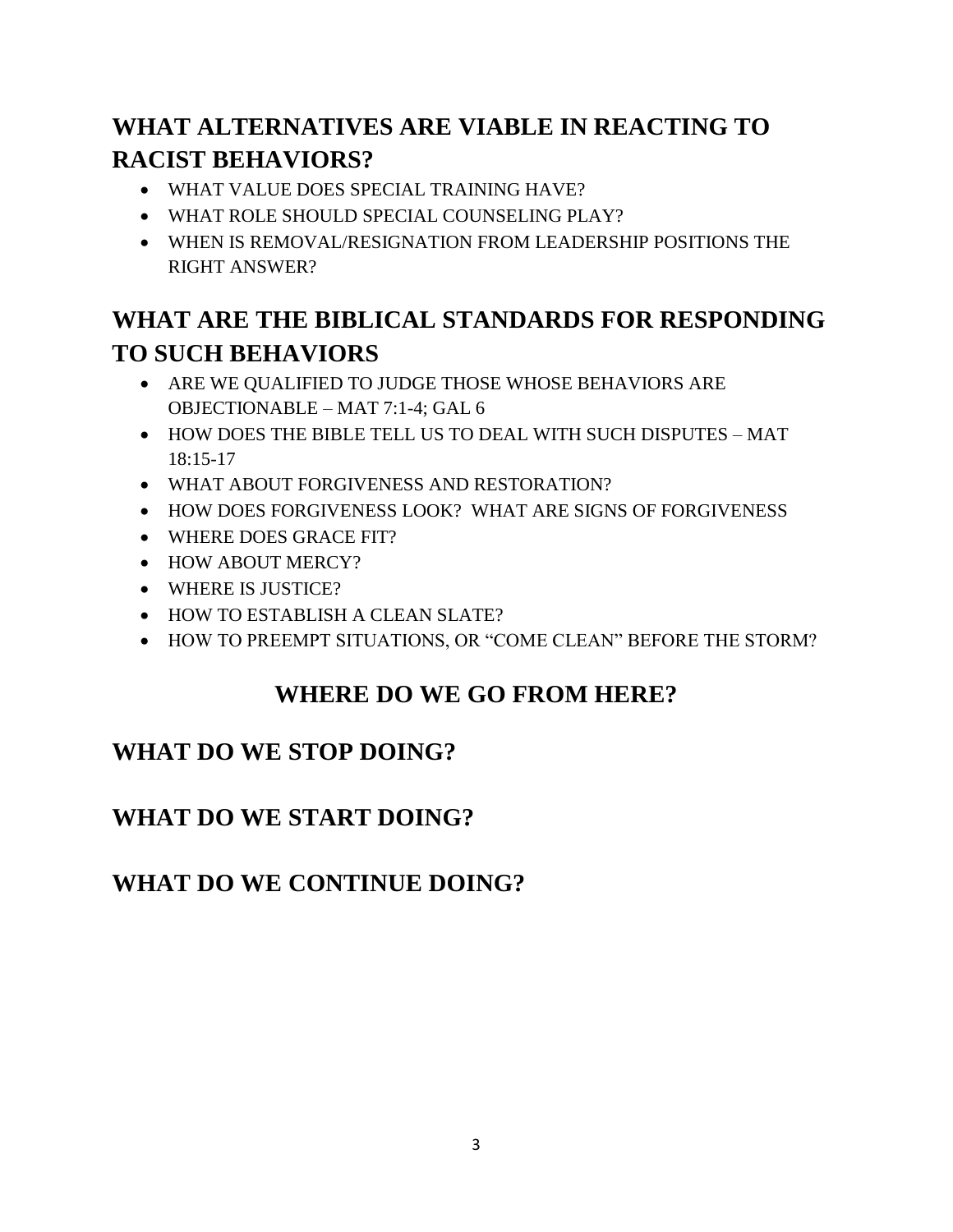# **BACKGROUND**

Racism has reared its ugly head once again in the United States – especially in the realm of politics. We are seeing individuals and activist groups speaking up and acting out in assertive and sometimes controversial ways to protest and counter behaviors by people at all levels of society – behaviors that violate current interpretations of ethical and spiritual principles that have been ignored for decades. No longer do we see individuals and organizations look the other way when racist actions and words are identified.

Recently we have seen politicians admit to past behaviors currently considered to be totally unacceptable – although they were common – but behind the scenes when they did these things. However, we now find ourselves being influenced to punish them today for what they did in the past. The #ME TOO Movement has been a powerful influence – one that has impacted the way pastors/preachers respond to the issues that inappropriate behaviors concerning race generate.

Consequently, we need to address these issues both a practical, substantive, and spiritual viewpoint. In doing so we – who are spiritual leaders need to remind ourselves of our responsibilities to bring balance and reason to the situations that are arising and demonstrate the power of Christian love when confronting he consequences of controversial issues in the world in which we live.

Any discussion of racism should start with clarifying definitions. It is worth noting that much of the disagreement that develops in discussions on racism rises from people applying their own definitions for racism and racist by extension. Therefore, we need to settle on a clearly understood definition before we go any farther in this discussion. For accuracy, we need to recognize that the dictionary definition of racism, based on the etymology (derivation) of this word, may not really reflect a more sophisticated understanding of this term as it related to the behaviors of individuals and groups in world societies. In other words, we must also determine realistic applications of this term as it describes how societal and ethnic groups relate to each other. Using the Merriam Webster dictionary we see the word – racism – defined as follows:

#### **Racism** –  $\frac{\textbf{noun} - \textbf{noc} \cdot \textbf{i} - \textbf{noc} \cdot \textbf{j}}{\textbf{n} - \textbf{noc} \cdot \textbf{n}}$  $\frac{\textbf{noun} - \textbf{noc} \cdot \textbf{i} - \textbf{noc} \cdot \textbf{j}}{\textbf{n} - \textbf{noc} \cdot \textbf{n}}$  $\frac{\textbf{noun} - \textbf{noc} \cdot \textbf{i} - \textbf{noc} \cdot \textbf{j}}{\textbf{n} - \textbf{noc} \cdot \textbf{n}}$

#### **Definition of** *racism*

**1: a belief that [race](https://www.merriam-webster.com/dictionary/race#h3) is the primary [determinant](https://www.merriam-webster.com/dictionary/determinant) of human traits and capacities and that racial differences produce an inherent superiority of a particular race**

**2a:** a doctrine or political program based on the assumption of racism and designed to execute its principles

**b:** a political or social system founded on racism

**3:** racial [prejudice](https://www.merriam-webster.com/dictionary/prejudice#h1) or discrimination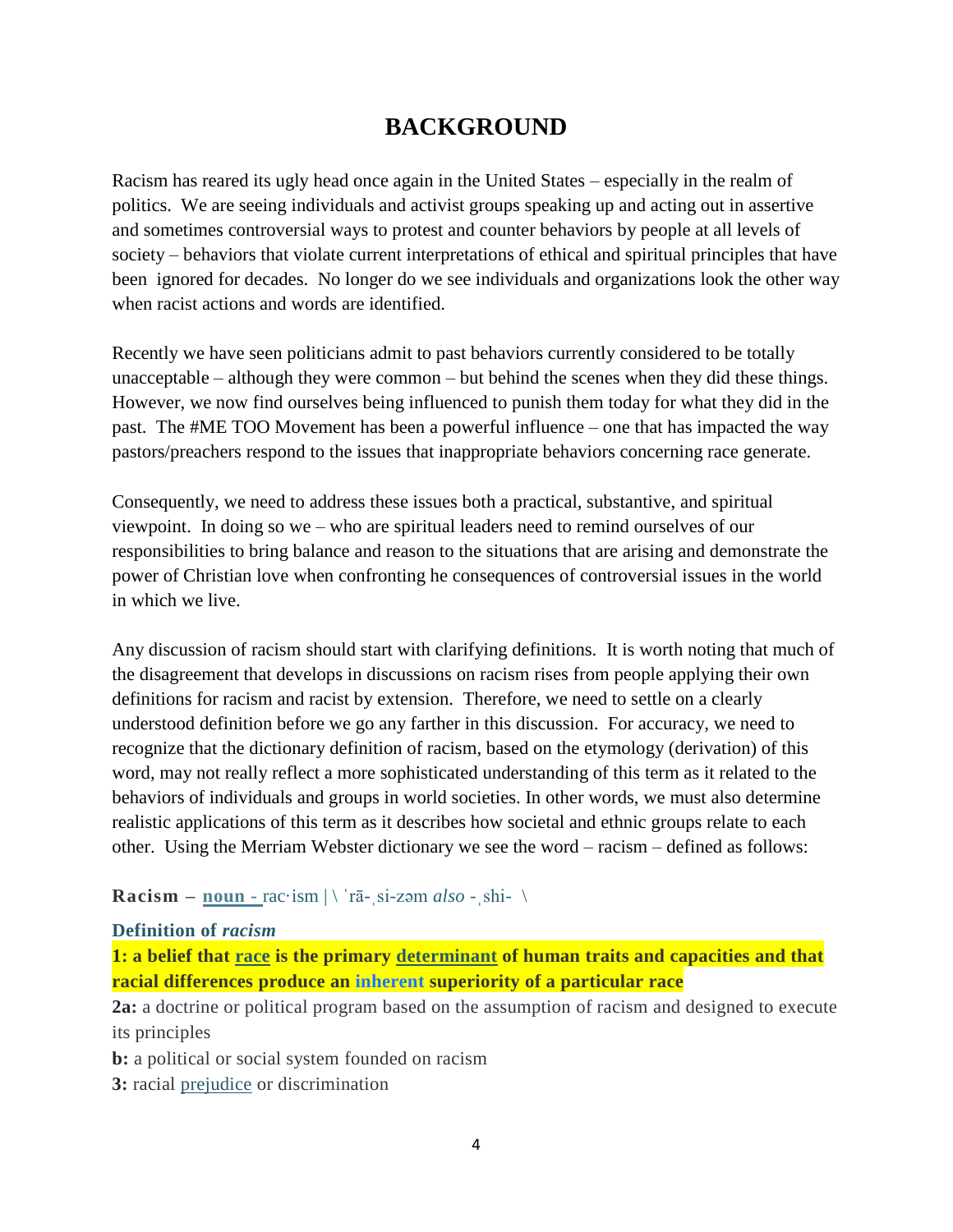However, life does not conform to our dictionary definitions very often. So, we need to examine how racist activities play out in the real world. **Scholars, also commonly define racism not only in terms of individual prejudice, but also in terms of a power structure that protects the interests of the dominant culture and actively discriminates against ethnic minorities. From this perspective, while members of ethnic minorities may be prejudiced against members of the dominant culture, they lack the political and economic power to actively oppress them, and they are therefore not practicing "racism."** 

**Simply put, a critical aspect of racism – when considered from a sociological perspective – is that it is part of a "power structure" that can be used to oppress or suppress other ethnic groups – particularly minorities.** Absent the power to act upon prejudices and/or discriminatory ideas racism cannot exist. Prejudices and discri0minatory attitudes remain just that – attitudes not backed by official or unofficial but accepted actions. In other words, although members of minority groups can be prejudiced and have discriminatory attitudes – without the power to act safely upon their attitudes they cannot turn their prejudices into racist behavior.

**[Maulana Karenga](https://en.wikipedia.org/wiki/Maulana_Karenga) argued that racism constituted the destruction of culture, language, religion, and human possibility and that the effects of racism were "the morally monstrous destruction of human possibility involved redefining African humanity to the world, poisoning past, present and future relations with others who only know us through this stereotyping and thus damaging the truly human relations among peoples".[\[63\]](https://en.wikipedia.org/wiki/Racism#cite_note-63)**

### **IMPLEMENTATION RECOMMENDTIONS**

I recommend that we have two people facilitate **initial discussion sessions,** as we determine the long term viable of this approach to dealing with these issues. These two people should have had significant experience in teaching, managing programs in this arena and conducting workshops and focus groups on these topics. They are Dr. George W. Farmer, Jr., DMin – Pastor, Olive Branch Baptist Church, Haymarket, VA and Chair, NVBA Commission on Civic and Social Actions; and Dr. Jeffrey Wallace, PhD – Deacon, Olive Branch Baptist Church, Haymarket, VA and retired Associate Vice Provost and Assistant to the President, Akron University, Akron, OH. Their Relevant experiences and credentials are provided below.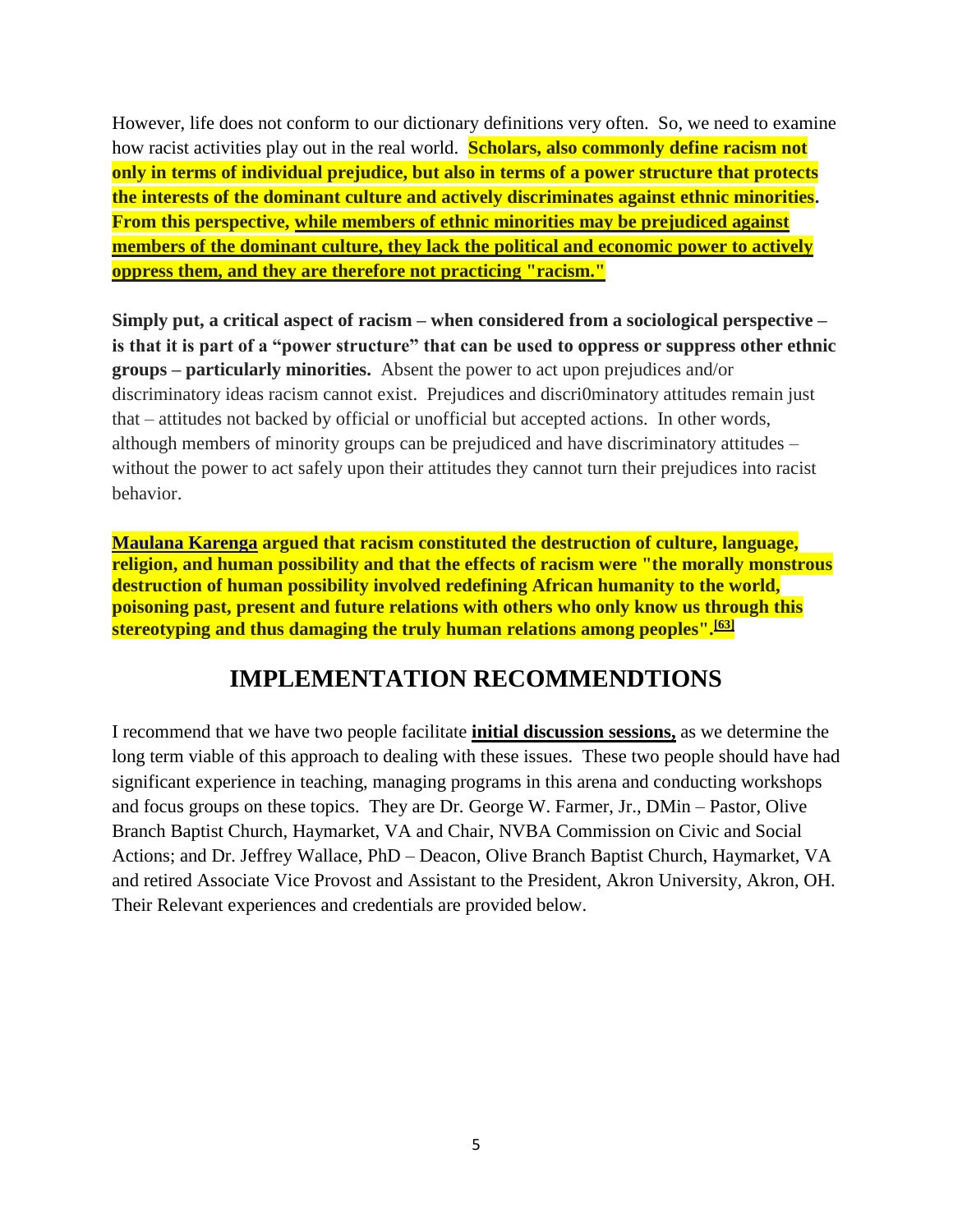#### **Dr. George W. Farmer, Jr.; DMin**

Chairperson, Commission on Civic and Social Action, NVBA Pastor, Olive Branch Baptist Church, Haymarket, VA

#### **EDUCATION**

B.S. Zoology, Honors Program, Howard University 1964 MDiv, Howard University School of Divinity (HUSD) 1997 DMin. Howard University School of Divinity (HUSD) 2002

#### **AWARDS (highlights)**

Beta Kappa Chi Scientific Honor Society 1963 Dean's List Howard University 1961, 1963 Honors Program Howard University School of Liberal Arts 1960-64 Dean's Special Award – HUSD 1997 Best DMIN Thesis – HUSD 2002 Distinguished Alumni Award – HUSD 2007 101 Distinguished Alumni Award – HUSD 2017

Bronze Star Medal – US Air Force 1967 Commendation Medal – US Air Force 1971 Certificate of Merit (multiple) – CIA 1978-1993 Certificate of Distinction (multiple) - CIA - 1989-1995 **Distinguished Intelligence Medal – CIA 1998 (highest non-combat award given by CIA)**

Dr. Farmer, after ten years as a regular officer in the U.S. Air Force where he reached the rank of captain, moved to the CIA, working as aerodynamic missile analyst in the Office of Weapons Intelligence in the Directorate of Intelligence. While at CIA, Dr. Farmer had a variety of assignments including staff work supporting Arms Control negotiations (SALT-II treaty) in the late 1970s, later serving as Executive Secretary of the Director of Central Intelligence Committee on Weapons and Space Systems. He also managed Ballistic Missile Analysis covering the world, and later served as the senior CIA representative to the Under Secretary of Defense for Research and Engineering.

He returned to the Directorate of Intelligence to serve as Equal Employment Opportunity Officer. **In that position he led the development of the Multicultural Management Program, later expanded and renamed the Diversity Management Program, and served as Director of this program from 1988-1995. He was promoted to the Senior Intelligence Service in 1991 – reaching a grade equivalent to that of a two star general in the military – and served as a voting member of the Directorate of Intelligence Corporate Board, until leaving that the Directorate in 1995 to serve as an executive on loan to Howard University.**

**While Director of the Diversity Management Program, Mr. Farmer designed and/or directed the development of over eighteen separate training programs ranging from basic diversity awareness workshops to advanced employee development programs. Among the courses he developed and conducted were those dealing with racial and sexual harassment**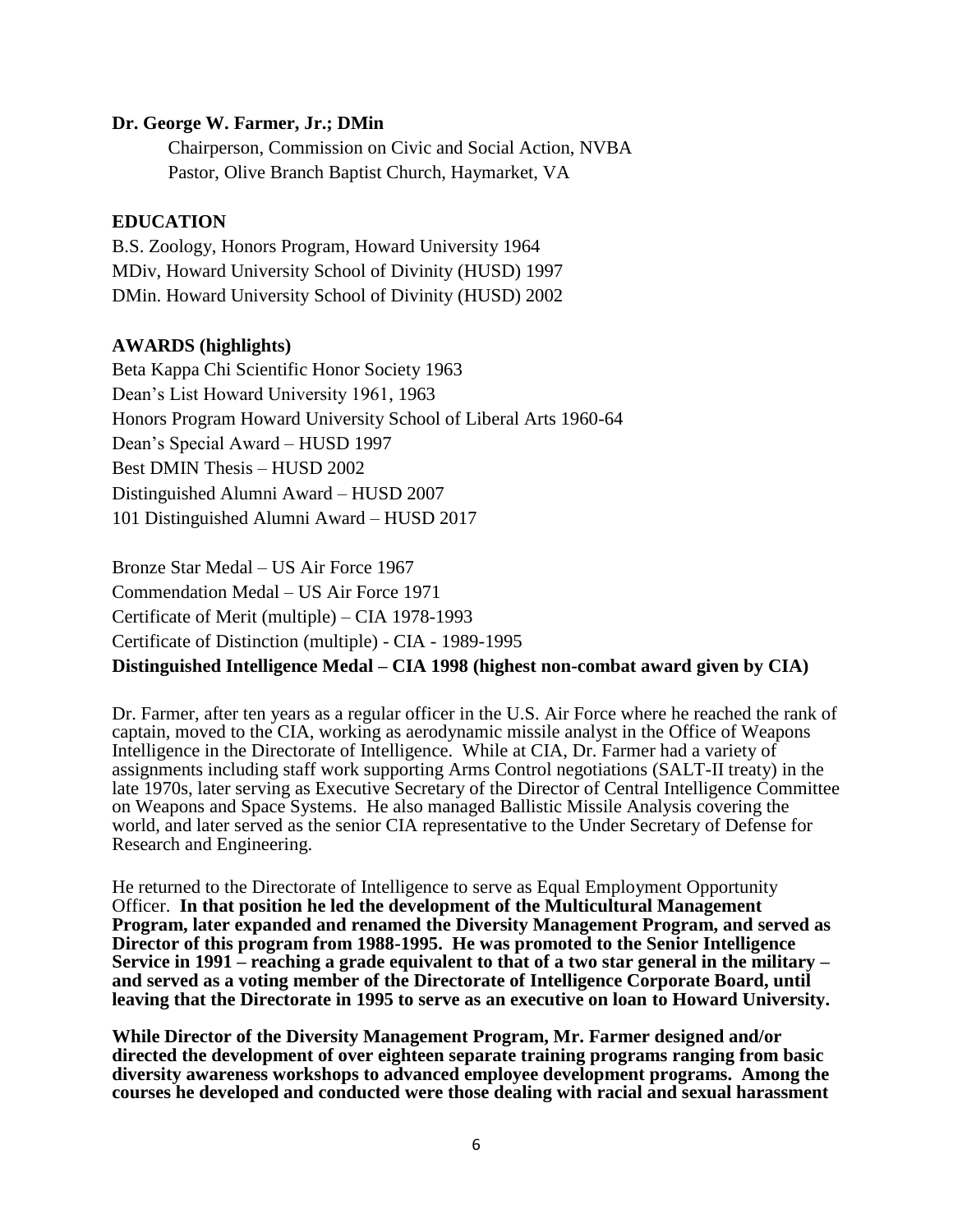**– training over 2500 personnel over a two year period. The courses became the model for workshops developed for the entire Agency population. His overall program on managing diversity was often singled out as a model for other government agencies. As a result, he provided counsel on diversity issues to several other Governmental departments including, Defense Intelligence Agency, EPA, Treasury, Defense, and Agriculture.** 

Dr. Farmer, as the senior internal management Consultant to the Deputy Director for Intelligence, also focused his efforts on grooming and developing minority and female officers for leadership at the highest levels in the Agency, as well as being a special resource to the senior management of the Agency. His work included counseling, coaching, and arranging for effective mentoring for high potential officers. Many of those officers have since ascended to key leadership positions throughout the Agency – including Deputy Directors, Acting Directors, as well as Director of CIA.

Dr. Farmer retired from the CIA in late 1997. After retirement, he served as a senior consultant at the Agency from 1998-2007**. He supported the special Assistant to the DCIA for Diversity, Plans and Programs from 2000-2007, focusing on coaching and advising senior managers across the Agency and developing programs supporting recruitment, retention, and employee development, and effective management of diversity**. In addition, Dr. Farmer provided coaching and consultative services to other government agencies and organizations across the country. **He also served as consultant to the Dean at Howard University School of Divinity, where he had served as an Executive on Loan from 1995-97. In this capacity, he provided insight on leadership issues and strategic planning and special programs from 1997-2006.** 

Dr. Farmer became an ordained Baptist Minister in 1990 and has served as Pastor of Olive Branch Baptist Church since 1999. He has achieved numerous honors during the course of his ministry. He was a speaker at the Hampton ministers' Conference in 2006 – participating in their Senior Statesman Panel – and has been a member of the Conference Executive Board since 1999. **Dr. Farmer has done leadership workshops at major churches across the country over the last twenty years as well.** He has been married to Loretta Farmer for over fifty six years and has two adult children and four adult grandchildren.

Dr. Jeffrey Wallace, PhD

#### **EDUCATIONAL BACKGROUND**

Graduate Degrees:

- Ph.D. Social and Philosophical Foundations of Education State University of New York at Buffalo, 1980
- M.Ed. Counseling College Student Personnel State University of New York at Buffalo, 1973

Undergraduate Degree:

B.A. History State University College at Fredonia, NY 1968

### **PROFESSIONAL and ACADEMIC EXPERIENCES**

**Retired Professor, Department of Associate Studies, Summit College, The University of Akron—June 2011**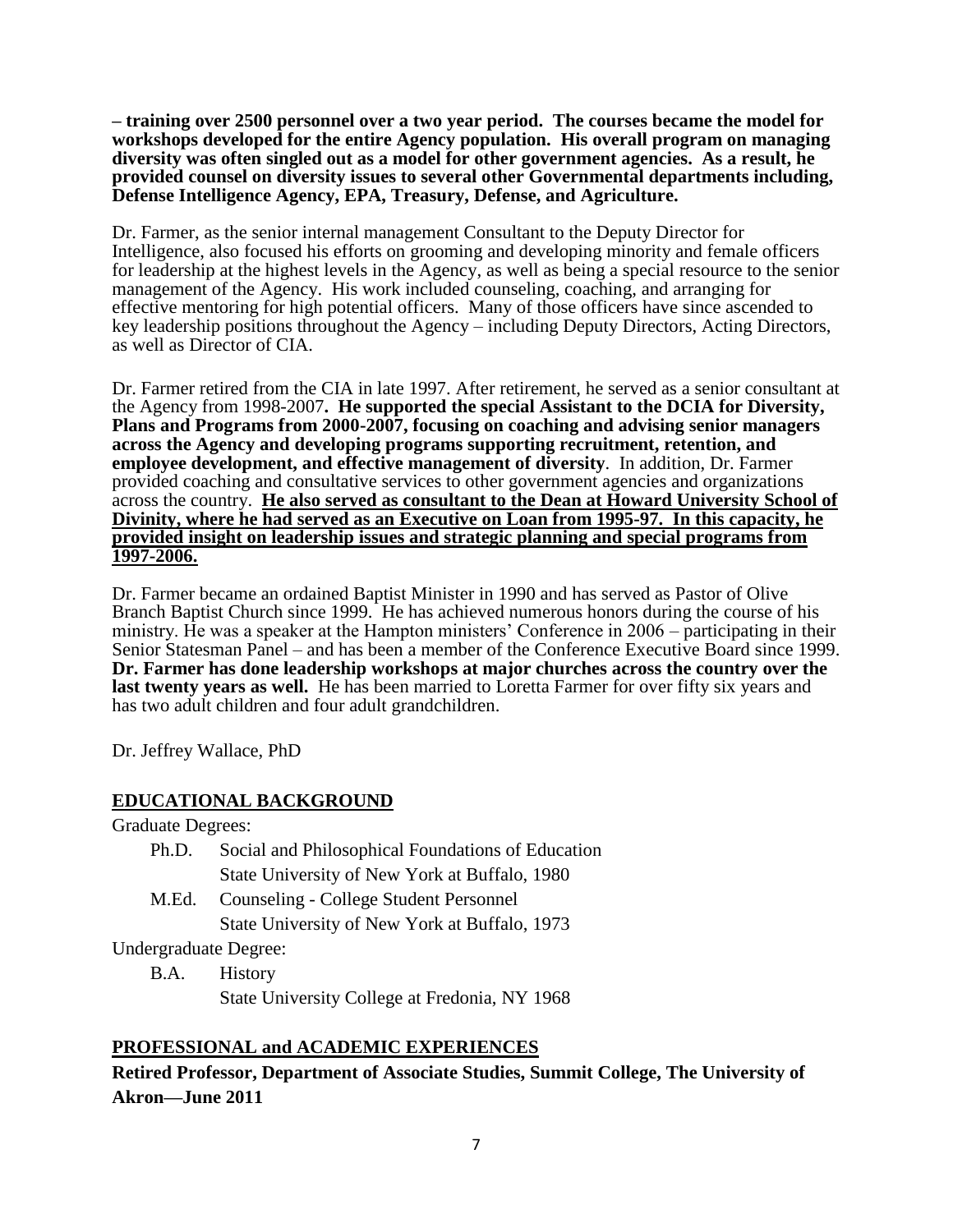### **PROFESSOR, DEPARTMENT of ASSOCIATE STUDIES, Community and Technical College, The University of Akron, 1995-2011 - Tenure granted in 1998, promotion to Professor granted in 2002**

### **ASSOCIATE PROVOST AND SPECIAL ASSISTANT TO THE PRESIDENT FOR DIVERSITY AND MULTICULTURAL DEVELOPMENT, The University of Akron, July 2001-August 2003**

### **ASSOCIATE PROVOST AND SPECIAL ASSISTANT TO THE PRESIDENT FOR CAMPUS DIVERSITY, The University of Akron, 1998-2001**

### **ASSOCIATE PROVOST AND SPECIAL ASSISTANT TO THE PRESIDENT FOR MINORITY AFFAIRS, The University of Akron, 1995-1998**

**Reported to the Senior Vice President and Provost. Advised the President and the Senior Vice President and Provost on issues of diversity, multicultural concerns and related issues.**

### **DUTIES AND RESPONSIBILITIES – ASSOCIATE PROVOST AND SPECIAL ASSISTANT TO THE PRESIDENT FOR DIVERSITY AND MULTICULTURAL DEVELOPMENT**

#### **As Associate Provost:**

- Served as a member of the Council of Deans and spoke to diversity and multicultural issues relevant to students, faculty, and staff.
- Served as an ex-officio member of the President's Commission on Equity and other such commissions and committees as assigned by the Provost or President.
- Functioned as a line officer in the Office of the Senior Vice President and Provost.
	- Consulted with the Senior Vice President and Provost and the Vice President for Student Affairs, and developed programs and services to enhance the access, retention, and graduation of diverse student populations.
	- Advised the Senior Vice President and Provost, Vice President for Student Affairs, and Vice President for Research and Dean of Graduate School on
		- academic issues affecting the access, retention, and graduation of diverse student populations.
	- Assisted the Vice President and Chief Information Officer on data collection/analysis regarding campus demographics, assessment of University progress through external benchmarking data and analysis of internal data.
	- Worked with the Senior Vice President and Provost, the college deans, and other University officials to promote and enhance awareness and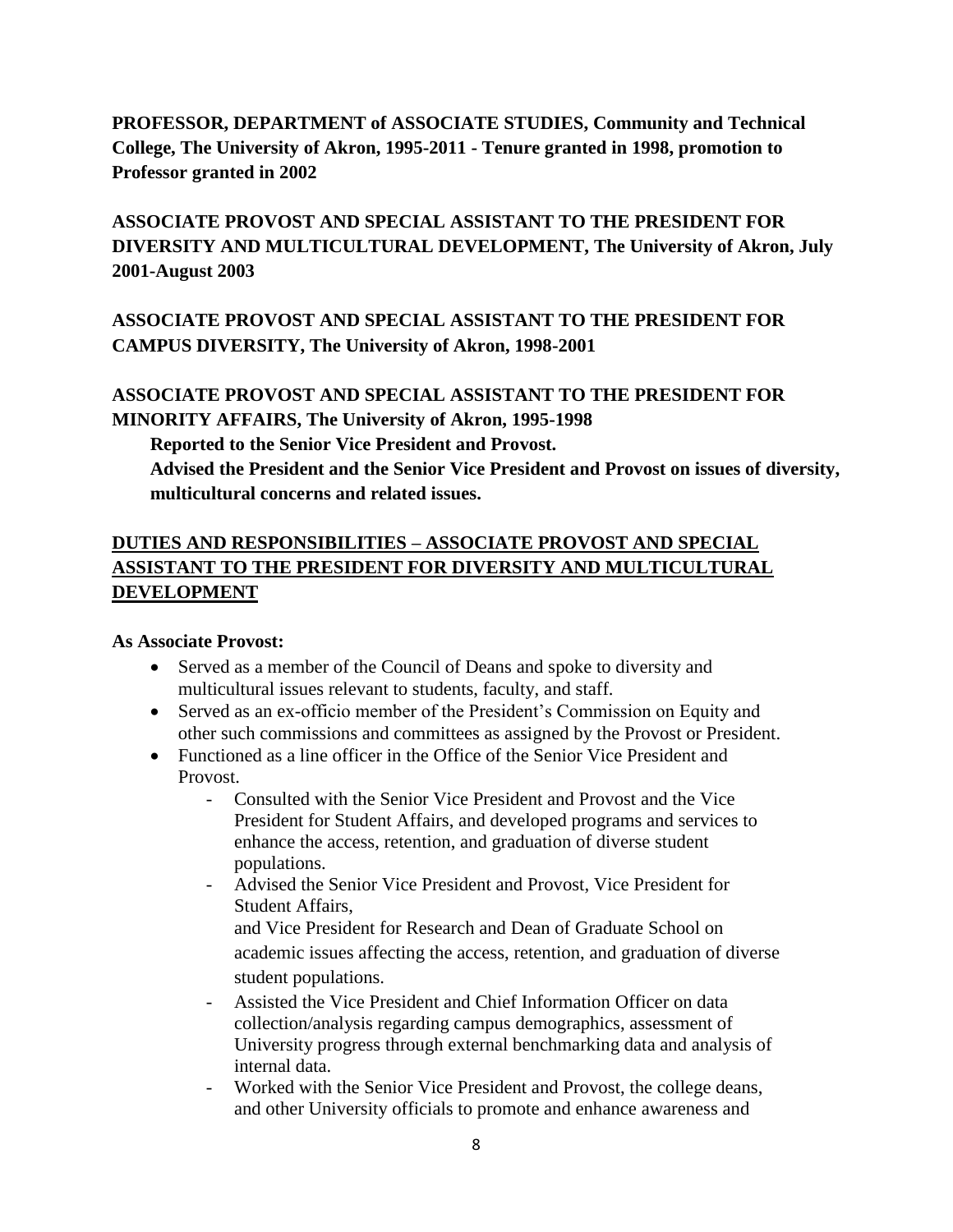appreciation of diversity and multicultural issues in the classroom and workplace.

- Exercised supervisory responsibility and developed an integrated work plan for the Office of Multicultural Development (consisting of the Division of Access and Retention and the Division of Pan African Cultural and Research Center) to ensure appropriate coordination and effectiveness with other campus units.

### **As Assistant to the President:**

- Advised the President on issues of diversity and multicultural development, and as appropriate, worked with senior level University officers to support fundraising to enhance University and privately funded scholarship programs related to diversity.
- Worked with the President and Vice President for Public Affairs and Public Development to promote cultural diversity and cultural enrichment opportunities for the University and the community.
	- Planned and implemented significant university-to-community outreach and programming activities that promoted good will for the University and that supported and enhanced access, retention, and graduation of students.
	- Planned and implemented significant campus programming, developed in consultation with the Director of Human Resources and the Vice President for Student Affairs, including lectures and workshops for students and employees.
	- Developed appropriate assessment tools to evaluate the effectiveness of programming/workshops in raising awareness of, and sensitivity to, diversity and multicultural issues.

### **ADMINISTRATIVE ACCOMPLISHMENTS**

- Co-Investigator, Ohio Science and Engineering Alliance, 5 year grant \$60,000, direct academic support, and \$60,000 student internships.
- Supervision of the Pan African Studies Program, 2000-2003.
- Established a Minority Student Retention Plan for the University.
- Established the Dr. Shirla R. McClain Gallery of Akron's Black History & Culture.
- Created the Samuel Proctor Memorial Lecture Series.
- Restructured and reorganized the Office of Minority Affairs to the Office of Multicultural Development.
- Developed Campus Diversity and Office of Multicultural Development brochures.
- Developed a Post-Secondary Option Program for Minority Students (college courses at

Buchtel High School).

- Developed a Minority Scholars Program students with 3.0 or better GPA.
- Developed an experimental research model to retain minority students, PASSAGE (**P**reparing **A**kron **S**tudents for **S**uccess and **G**reat **E**xpectations) – Learning Community Model.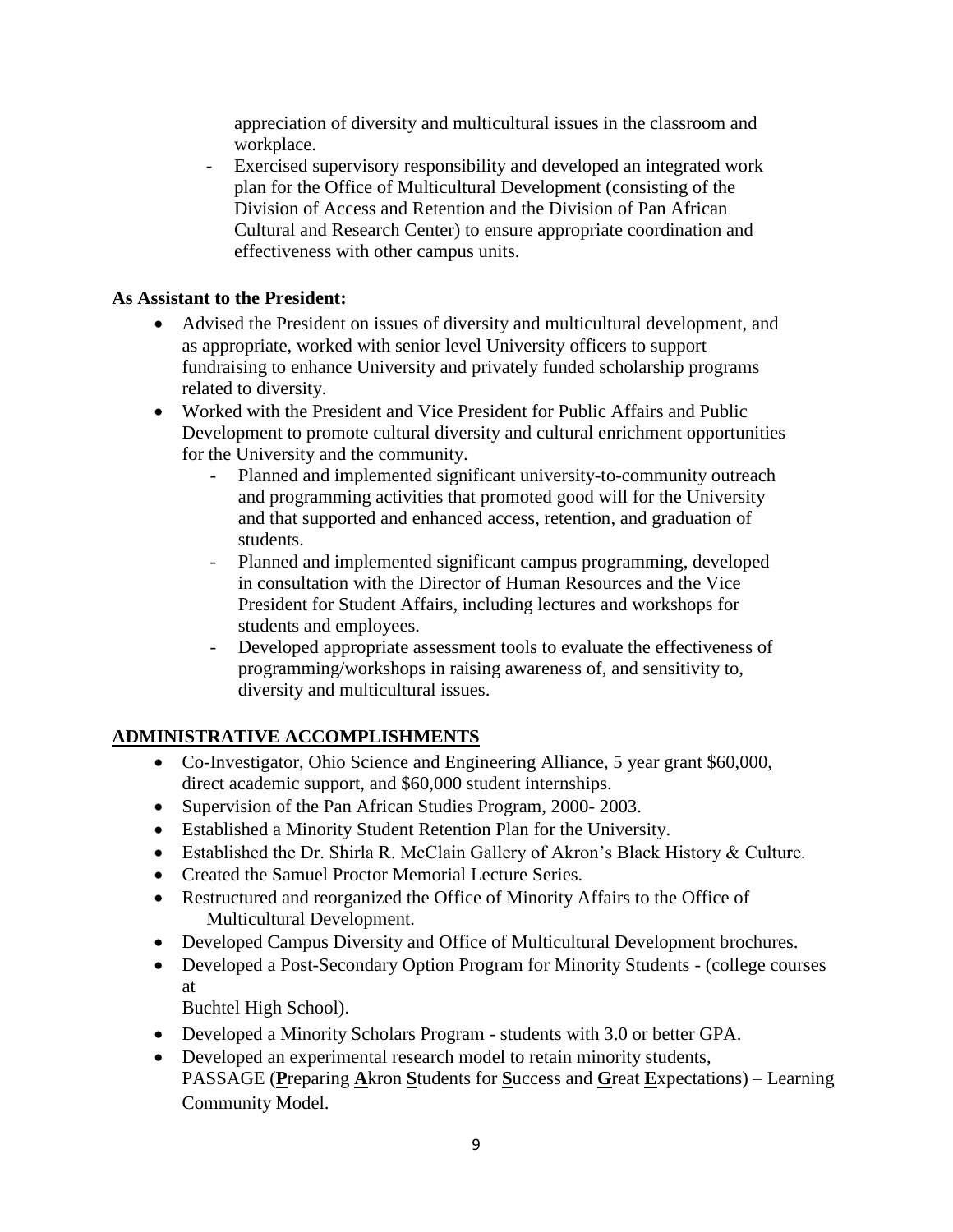- Organized and planned the President's Black Advisory Council meetings with Community Leaders.
- Established a computer lab for minority students to provide computer and technological skills.
- Restructured the Extended Orientation Program for first-time, full-time minority freshmen and their parents.
- Established long-term (five year plan) and short-term (one year) goals for the Office of Multicultural Development.
- Organized and directed an Ad Hoc Committee to coordinate admissions, financial assistance, orientation and registration process to improve access and retention of minority students.
- Organized an Admissions/Scholarship Committee to provide timely scholarship awards.
- Created liaison relationships between and among various academic and administrative offices.
- Organized a campus committee to review scholarships and support structures for the BS/MD Program.
- Planned and initiated a series of campus-wide videoconferences on diversity and affirmative action issues.

### **FACULTY RESPONSIBILITIES**

- Serves on departmental, college and university committees.
- Serves as an active member of community boards and committees.
- Develops new courses and modify existing courses based on new scholarship and student need.
- Advises and mentors students.

### **ACADEMIC ACCOMPLISHMENTS**

- Served as Interim Director, Pan African Interdisciplinary Program, 1998 to 2000.
- Revised and expanded the "Black American" course from a one-semester course to a two-semester course, "**The Black Experience from 1619 to 1877**," and "**The Black Experience from 1877 to Present**."
- Increased course offerings for the Black Experience courses from two sections per semester in 1995 to eight sections in 2002.
- Created an Instructor's Manual for the textbook **"Turbulent Voyage: Readings in African American Studies," – Collegiate Press - 2002.**
- Served on the Advisory Board, Collegiate Press "Turbulent Voyage."
- Conducted student satisfaction surveys for Collegiate Press "Turbulent Voyage."
- Created, developed, and implemented a new course "**Diversity in American Society**."
- Submitted "**Diversity in American Society**," "**The Black Experience from 1619 to 1877**,"and "**The Black Experience, 1877 to Present**," and **Introduction to Pan African Studies** to the General Education Advisory Committee (GEAC) for approval as General Education Program requirements – Area Studies and Cultural Diversity – approved 1999.